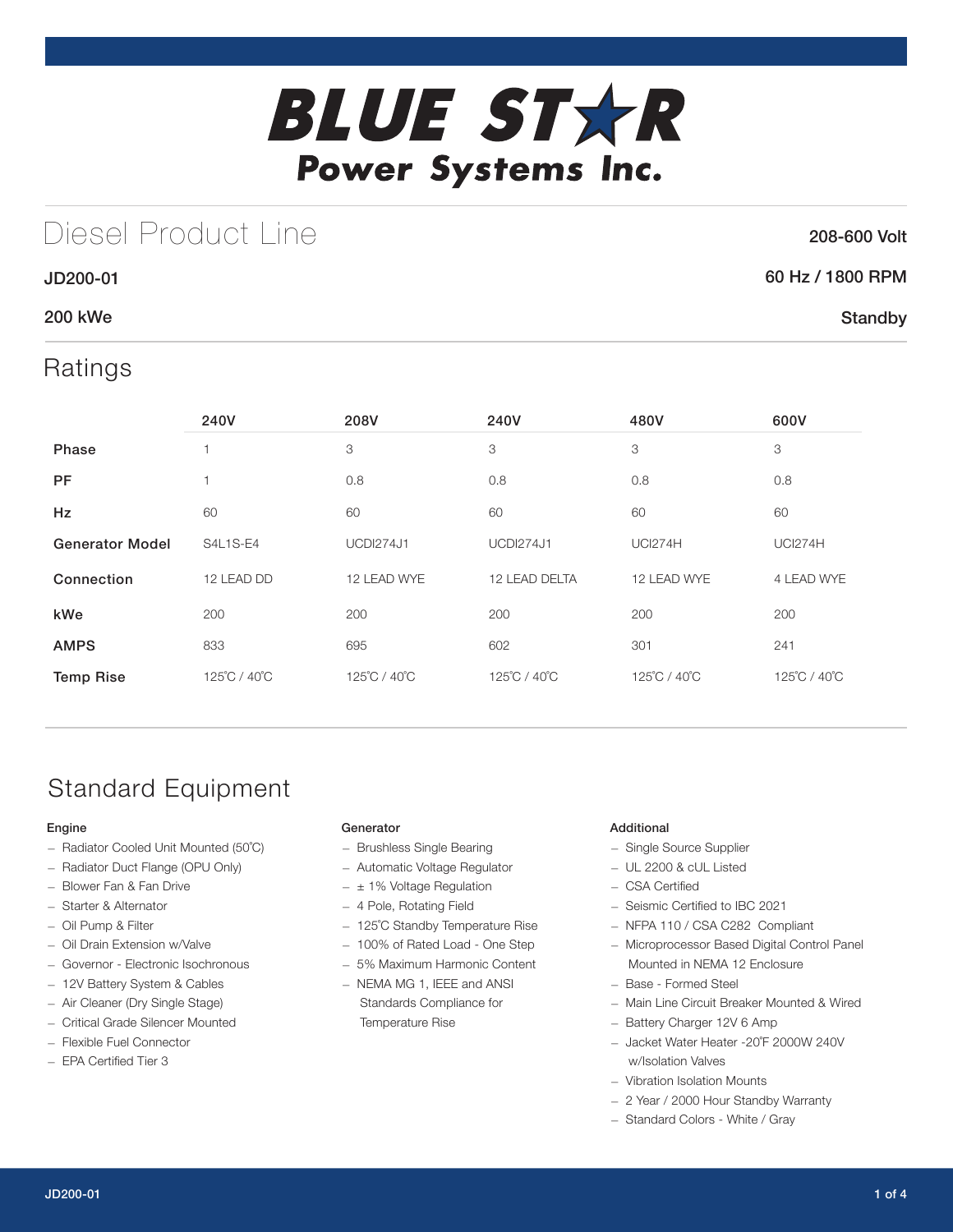200 kWe



## Application Data

| Engine                                                                   |                    |                                      |                                                |  |  |
|--------------------------------------------------------------------------|--------------------|--------------------------------------|------------------------------------------------|--|--|
| Manufacturer:                                                            | John Deere         | Displacement - Cu. In. (lit):        | 415 (6.80)                                     |  |  |
| Model:                                                                   | 6068HFG85          | Bore - in. (cm) x Stroke - in. (cm): | 4.19 (10.6) x 5.00 (12.7)                      |  |  |
| Type:                                                                    | 4-Cycle            | Compression Ratio:                   | 17.0:1                                         |  |  |
| Aspiration:                                                              | Turbo Charged, CAC | Rated RPM:                           | 1800                                           |  |  |
| <b>Cylinder Arrangement:</b>                                             | 6 Cylinder Inline  | Max HP Stby (kWm):                   | 315 (235)                                      |  |  |
| <b>Exhaust System</b>                                                    |                    |                                      | Standby                                        |  |  |
| Gas Temp. (Stack): °F (°C)                                               |                    |                                      | 905 (485)                                      |  |  |
| Gas Volume at Stack Temp: CFM (m <sup>3</sup> /min)                      |                    |                                      | 1,515 (42.9)                                   |  |  |
| Maximum Allowable Exhaust Restriction: in. H2O (kPa)                     |                    |                                      | 40.0 (10.0)                                    |  |  |
| <b>Cooling System</b>                                                    |                    |                                      |                                                |  |  |
| Ambient Capacity of Radiator: °F (°C)                                    |                    |                                      | 122 (50.0)                                     |  |  |
| Maximum Allowable Static Pressure on Rad. Exhaust: in. H2O (kPa)         |                    |                                      | 0.50(0.12)                                     |  |  |
| Water Pump Flow Rate: GPM (lit/min)                                      |                    |                                      | 70.0 (265)                                     |  |  |
| Heat Rejection to Coolant: BTUM (kW)                                     |                    |                                      | 5,402 (94.9)                                   |  |  |
| Heat Rejection to CAC: BTUM (kW)                                         |                    |                                      | 3,264 (57.3)                                   |  |  |
| Heat Radiated to Ambient: BTUM (kW)                                      |                    |                                      | 3,993 (69.9)                                   |  |  |
| <b>Air Requirements</b>                                                  |                    |                                      |                                                |  |  |
| Aspirating: CFM (m <sup>3</sup> /min)                                    |                    |                                      | 618 (17.5)                                     |  |  |
| Air Flow Required for Rad. Cooled Unit: CFM (m <sup>3</sup> /min)        |                    |                                      | 11,066 (313)                                   |  |  |
| Air Flow Required for Heat Exchanger/Rem. Rad. CFM (m <sup>3</sup> /min) |                    |                                      | Consult Factory For Remote Cooled Applications |  |  |
| <b>Fuel Consumption</b>                                                  |                    |                                      |                                                |  |  |
| At 100% of Power Rating: gal/hr (lit/hr)                                 |                    |                                      | 14.5 (55.0)                                    |  |  |
| At 75% of Power Rating: gal/hr (lit/hr)                                  |                    |                                      | 10.8 (40.7)                                    |  |  |
| At 50% of Power Rating: gal/hr (lit/hr)                                  |                    |                                      | 7.65 (29.0)                                    |  |  |
| <b>Fluids Capacity</b>                                                   |                    |                                      |                                                |  |  |
| Total Oil System: gal (lit)                                              |                    |                                      | 8.59 (32.5)                                    |  |  |
| Engine Jacket Water Capacity: gal (lit)                                  |                    |                                      | 3.14(11.9)                                     |  |  |
| System Coolant Capacity: gal (lit)                                       |                    |                                      | 7.10 (29.3)                                    |  |  |

Deration Factors: Rated Power is available up to 10,000 ft (3,048 m) at ambient temperatures to 122°F (50°C). Consult factory for site conditions above these parameters.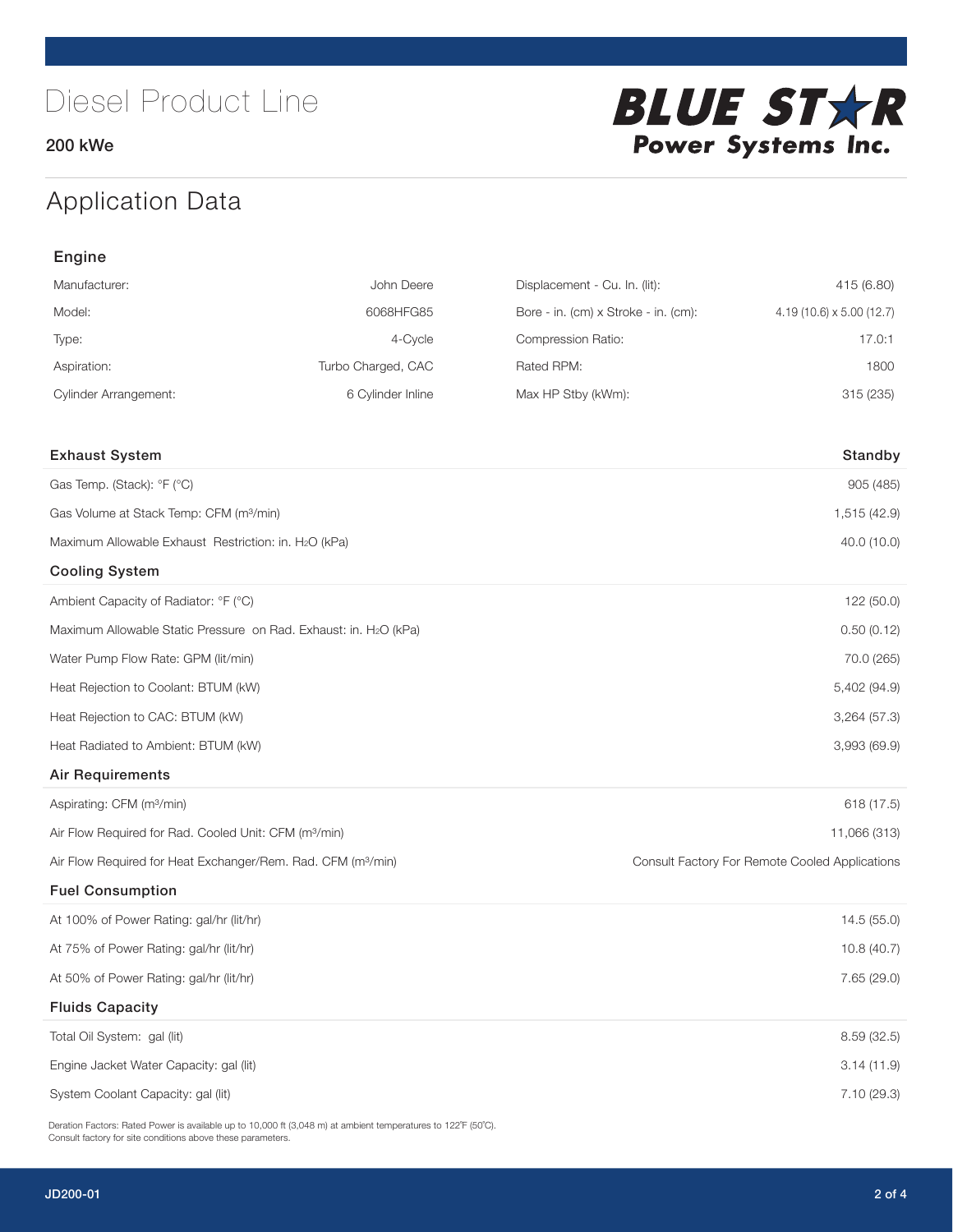# Diesel Product Line

#### 200 kWe



### DCP7310 Control Panel

#### Standard Features

- Digital Metering
- Engine Parameters
- Generator Protection Functions
- Engine Protection
- CAN Bus (J1939) ECU Communications
- Windows-Based Software
- Multilingual Capability
- Remote Communications to DSE2548 Remote Annunciator
- 8 Programmable Contact Inputs
- 10 Contact Outputs
- RS485 Communicator Interface
- cULus Listed, CE Approved
- Event Recording
- IP 65 rating (with supplied gasket) offers increased resistance to water ingress
- NFPA 110 Level 1 Compatible

### Weights / Dimensions / Sound Data

|            | L x W x H                    | Weight Ibs |  |  |
|------------|------------------------------|------------|--|--|
| <b>OPU</b> | $110 \times 54 \times 70$ in | 3,925      |  |  |
| Level 1    | $130 \times 54 \times 74$ in | 4.800      |  |  |
| Level 2    | $130 \times 54 \times 74$ in | 4.850      |  |  |
| Level 3    | 164 x 54 x 74 in             | 5.150      |  |  |
|            |                              |            |  |  |

Please allow 6-12 inches for height of exhaust stack.

|            | No Load | <b>Full Load</b> |
|------------|---------|------------------|
| <b>OPU</b> | 83 dBA  | 86 dBA           |
| Level 1    | 81 dBA  | 83 dBA           |
| Level 2    | 76 dBA  | 79 dBA           |
| Level 3    | 72 dBA  | 74 dBA           |



STOP MANUAL OPTION AUTO ALARM START

[AUTO]

**BLUE STAR** Power Systems Inc.

Manual Mode Button and Indicator United States and Indicator United States and Indicator United States and Indicator United States and Indicator United States and Indicator United States and Indicator United States and Ind Configurable Button -  $\Box$  Auto Mode Button and Indicator

DIGITAL CONTROL PANEL

Module Display  $\Box$ 

 $\bullet$  $\bullet$  $\bullet$ 

 $\circledcirc$ 

Menu Navigation

Open Generator (Manual Mode Only)

Generator Breaker LED

Stop / Reset Mode Button and Indicator

 $\bullet$  $\bullet$   $\circ$   $\bullet$ 

 $\sigma$ 

՟Պ

Close Generator (Manual Mode Only)

Generator Available LED

L Start Button

 $\blacksquare$